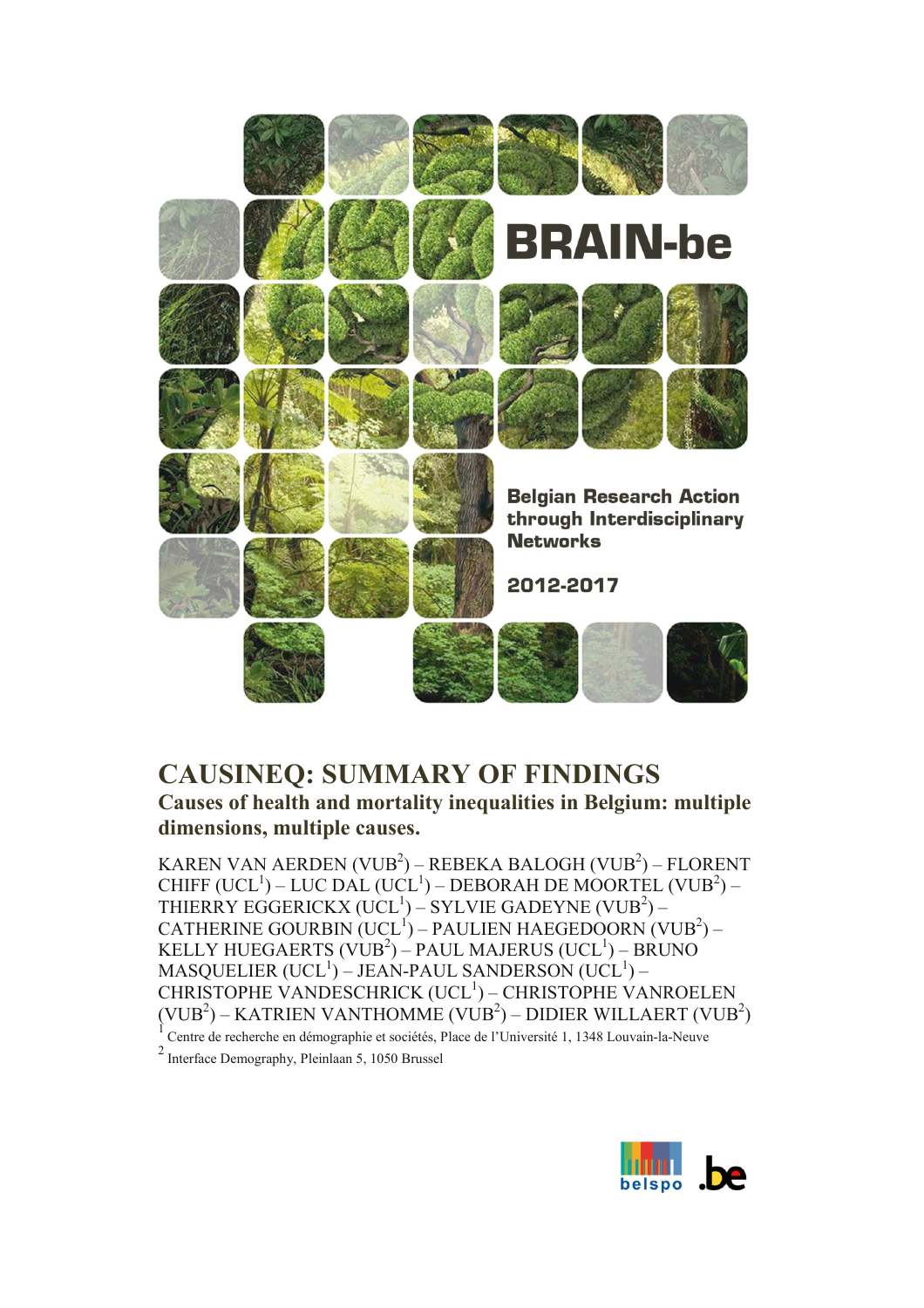In Belgium, life expectancy is now twice what it was 170 years ago due to improvements in public and private hygiene, nutrition, medical progress and health services. The average lifespan of a Belgian resident is now over 80 years, but inequalities persist. In Belgium, like in other European countries, a negative relationship has been demonstrated between socioeconomic position on the one hand and health and mortality on the other hand. The CAUSINEQ-project aimed to investigate these social inequalities in health and mortality in Belgium, their evolution in recent years and the role of de-standardised employment arrangements and family situations. The goal was to obtain information on the structural drivers of social differences in mortality and health and generate policy-relevant findings.

The evolution of life expectancy and inequalities in mortality. Using a multidimensional indicator of socio-economic position – combining educational level, employment status and housing characteristics – we show that social inequalities in death are significant in Belgium and that they have been increasing both for men and women since at least the 1990s.

## *In Belgium, in the period 2011-2015, the gap in life expectancy between the extremes of the social pyramid amounts to 9 years for men and 6 years for women.*

In relative terms, gaps between social groups are especially wide between the age of 25 to 50, but the impact on differences in life expectancy is limited because of the low risk of dying at these ages. Today it is mainly the decline in mortality among the elderly that explains the gains in life expectancy at birth. However, also this age group drives (increasing) inequality in life expectancy. The gains in the older age groups are far more pronounced for the most privileged social groups. Therefore, social disparities in mortality for older people (65+) have a strong effect on socio-economic differences in life expectancy. Social inequalities in mortality and their variation along the social continuum exist for each of the major causes of death, but they are particularly pronounced for diseases of the respiratory and circulatory systems.

## *Between 1950 and 2015, life expectancy at birth increased by just over 20%, while life expectancy at 65 and 80 years increased by 50% and more than 60% respectively.*

We also find that spatial disparities in mortality between regions, districts and municipalities linger and have been worsening for at least a quarter century. The spatial pattern of mortality for the less-privileged social group resembles the spatial patterns of the privileged and intermediate social groups. Within the same social group, spatial disparities persist. This indicates that beyond the socioeconomic composition of regions and districts, other than individual socio-economic factors (e.g. environmental, cultural and behavioural) affect mortality across social groups in a similar way. However, the pattern of spatial inequalities is more pronounced among the less-privileged social groups, compared to the most privileged.

## *Between districts, for the less-privileged men, there is a gap of 7.4 years in life expectancy, for privileged men it is 4.5 years. The gap for women ranges from 4.4 to 5 years.*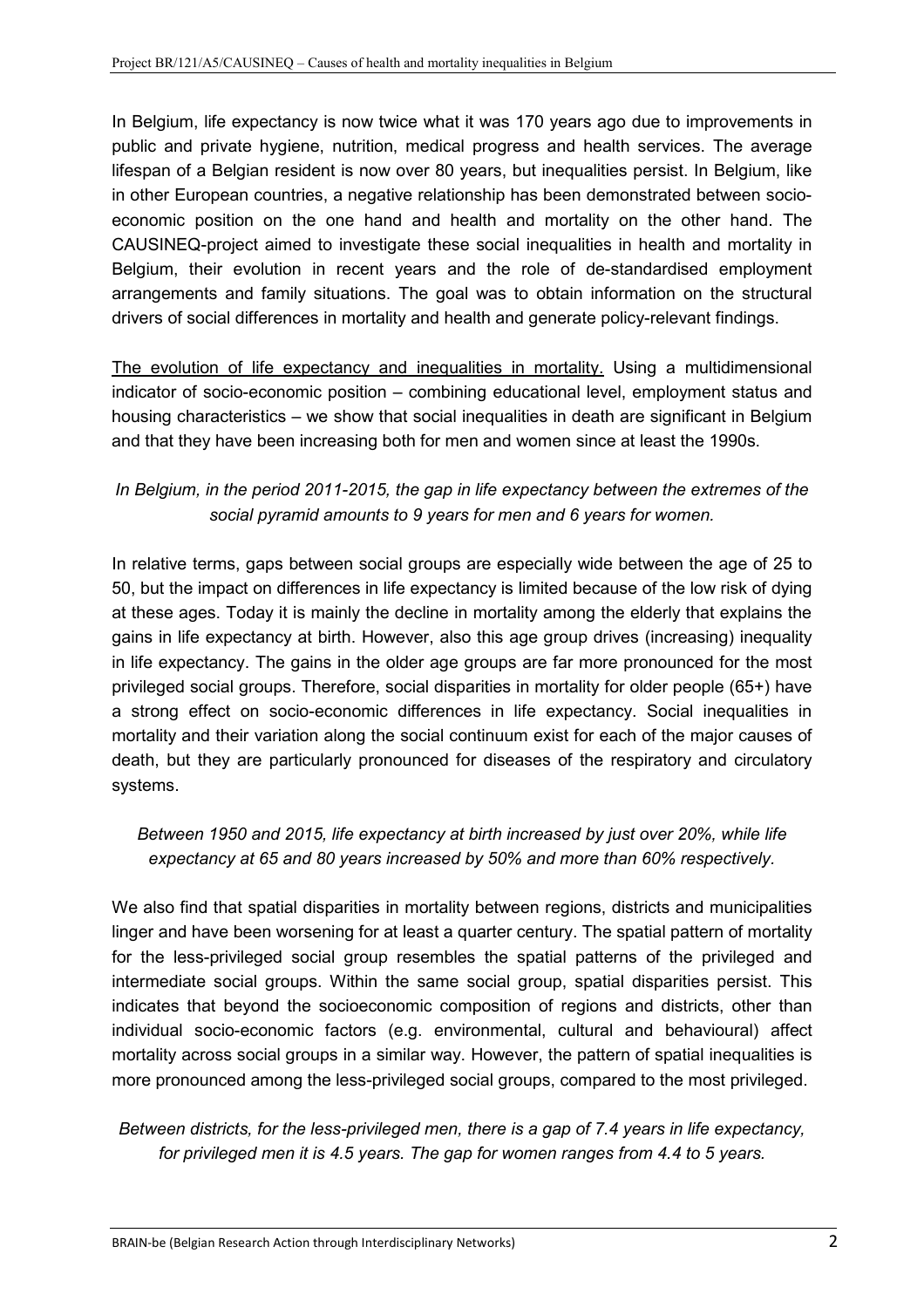Employment status as a driver of mortality inequalities. Patterns of mortality inequalities by employment status were investigated in detail at the individual level for the period 2001- 2011. In Belgium the unemployed have a two times higher mortality risk than the employed. Even assuming similar educational levels, housing conditions and living arrangements, unemployed men still have a higher mortality risk than their employed counterparts. Conclusions for women are comparable, but inequalities are smaller. Analyses show that the mortality excess of the unemployed results from an excess mortality in practically all main causes of mortality. A slight protective effect of education against the detrimental impact of unemployment was demonstrated. Higher educated unemployed men have a somewhat lower mortality than lower educated unemployed men, but their mortality is still significantly higher compared to employed men (in each educational group). Moreover, comparing the mortality gap between employed and unemployed within the same educational groups shows that this gap is greatest among the highly educated. In other words, the latter experience the highest 'mortality penalty' from unemployment. Furthermore, our results illustrate that also 'context' (e.g. deprivation level, unemployment rate as characteristics of districts and municipalities) matters regarding the mortality risks associated with unemployment. We found that the mortality excess of unemployed men and women was smaller in districts with higher aggregate unemployment levels. This is in line with earlier findings on the 'social norm of employment' hypothesis.

## *In Belgium, someone who was unemployed in 2001, had a two times higher risk of dying before the year 2011, compared to someone who was employed in 2001.*

The higher mortality of the unemployed suggests a positive effect on life expectancy of having a job. This statement is true; however, our analyses also show that men in nonstandard types of employment (e.g. temporary agency work, fixed term contracts, seasonal work) experience an excess in all-cause mortality and cancer mortality. Female nonstandard workers' relative mortality risks are less pronounced than those of their male counterparts but follow a similar pattern. Results from cross-classifications between employment type in 2001 and employment status (employed versus unemployed) in 1991 show that nearly all categories of male workers whose employment trajectory deviated from stable permanent employment in 1991 and 2001 had elevated all-cause mortality, after controlling for confounders.

## *Male and female workers holding a temporary agency contract in 2001 respectively had a 57% and 31% higher chance to die in the period between 2001 and 2016, compared to male and female workers holding a permanent contract.*

Mortality and living arrangements. To account for the de-standardisation of family formation processes, mortality differentials by marital status and type of family situation were studied. Matrimonial behaviour varies between the Belgian regions: Flanders is characterised by a greater share of married couples and a lower proportion of divorced and single people. In Brussels isolated individuals are overrepresented, compared to Flanders and Wallonia. At the same time, married individuals and those who are not married but live in a couple